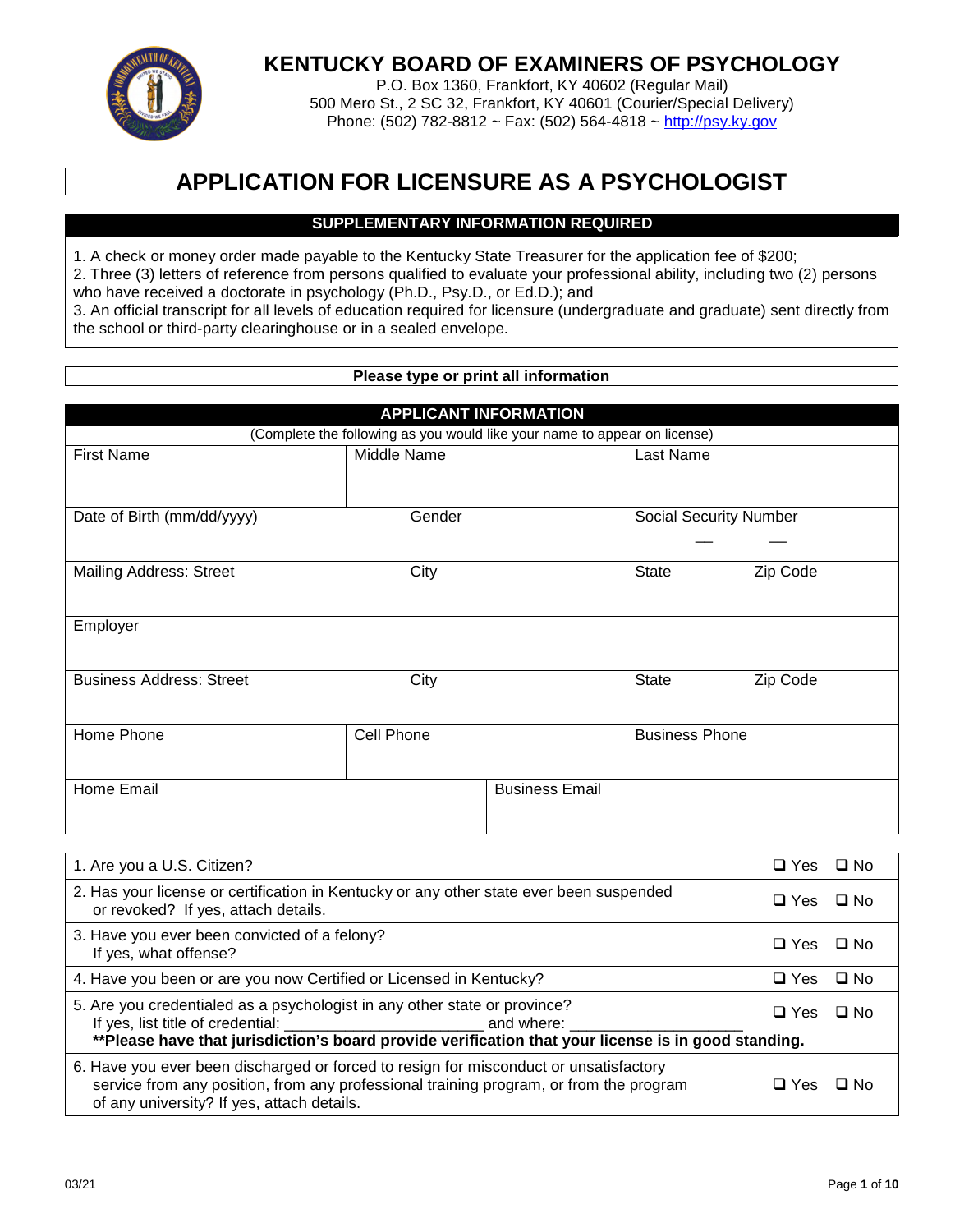| <b>EDUCATION</b> |                 |                             |                                      |                    |                    |  |
|------------------|-----------------|-----------------------------|--------------------------------------|--------------------|--------------------|--|
| School Name      | School Location | Dates Attended<br>From - To | <b>Graduation Date</b><br>Month/Year | Number of<br>Hours | Degree<br>Obtained |  |
|                  |                 | <b>UNDERGRADUATE</b>        |                                      |                    |                    |  |
|                  |                 |                             |                                      |                    |                    |  |
|                  |                 |                             |                                      |                    |                    |  |
|                  |                 | <b>GRADUATE</b>             |                                      |                    |                    |  |
|                  |                 |                             |                                      |                    |                    |  |
|                  |                 |                             |                                      |                    |                    |  |

#### **EMPLOYMENT HISTORY**

Begin with your present or most recent job and list fully and accurately the details of each job you have held relating to your professional experience.

| Name of Employer             |                 | <b>Title or Position</b> |                |
|------------------------------|-----------------|--------------------------|----------------|
| <b>Start Date</b>            | <b>End Date</b> |                          | Hours Per Week |
| Address of Employer          |                 |                          |                |
| Name and Title of Supervisor |                 |                          |                |
| <b>Describe Your Duties:</b> |                 |                          |                |
|                              |                 |                          |                |
|                              |                 |                          |                |

| Name of Employer             |                 | <b>Title or Position</b> |                |
|------------------------------|-----------------|--------------------------|----------------|
| <b>Start Date</b>            | <b>End Date</b> |                          | Hours Per Week |
| Address of Employer          |                 |                          |                |
| Name and Title of Supervisor |                 |                          |                |
| <b>Describe Your Duties:</b> |                 |                          |                |
|                              |                 |                          |                |
|                              |                 |                          |                |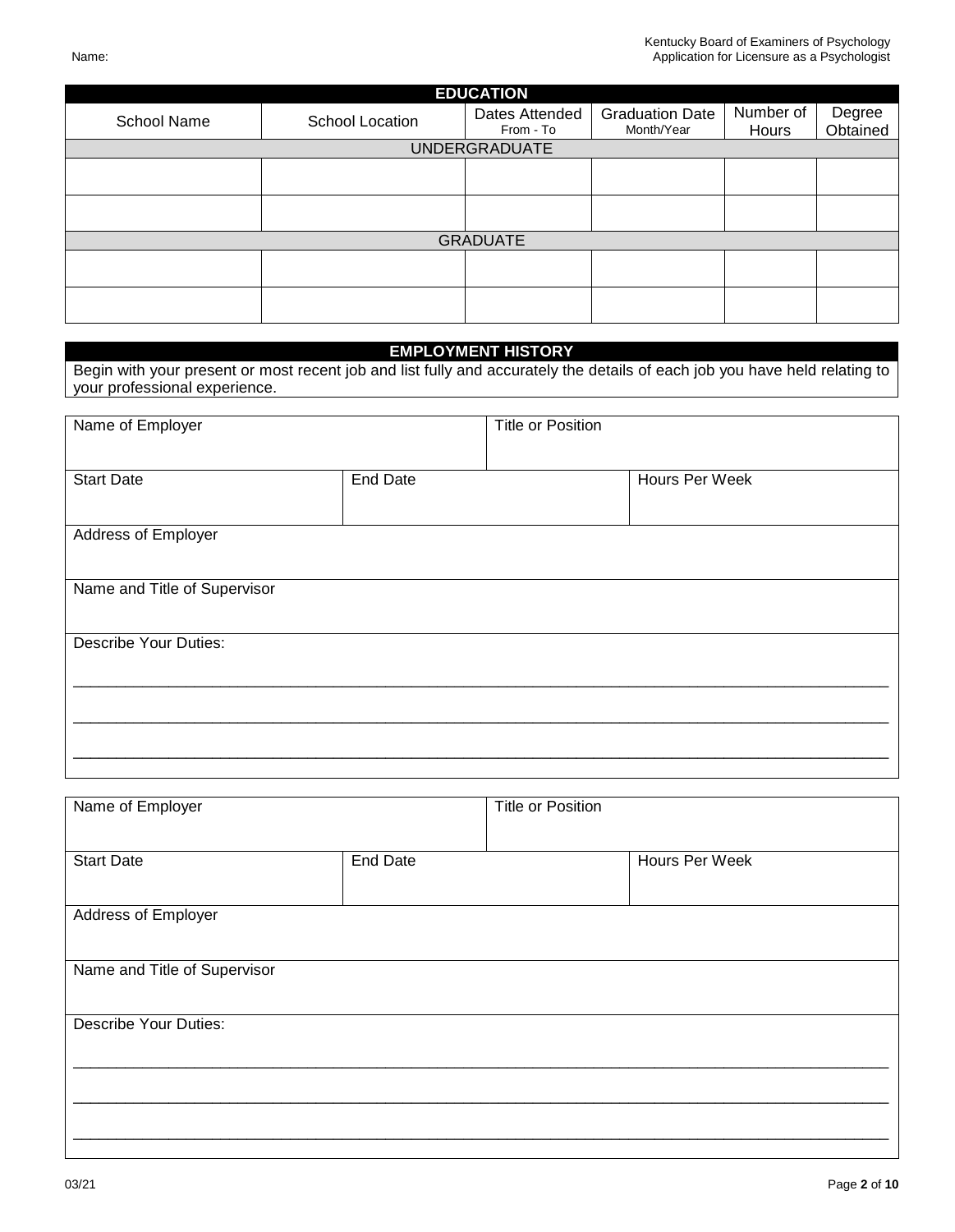**STATUS QUESTIONNAIRE**  Please complete the following questions related to your status. These must be submitted with your application materials.

1. Have you been denied licensure/certification in any state/jurisdiction?  $\square$  Yes  $\square$  No 2. Has your license/certification been suspended or revoked in any state/jurisdiction?  $\square$  Yes  $\square$  No

| state/jurisdiction ago to an action ponding or uncatoned:                                                                                                               |               |              |
|-------------------------------------------------------------------------------------------------------------------------------------------------------------------------|---------------|--------------|
| 4. Has your license/certification been subject to any disciplinary action by any<br>licensure/regulatory board?                                                         | □ Yes         | $\square$ No |
| 5. Have you entered into a consent or other agreement with any licensure or regulatory<br>board in connection with disciplinary action?                                 | $\Box$ Yes    | $\square$ No |
| 6. Are you aware of any pending disciplinary action against your license or certification in<br>any state/jurisdiction?                                                 | $\Box$ Yes    | $\square$ No |
| 7. Have your clinical privileges at any hospital or other health care institution or clinic been<br>denied, limited, suspended, revoked, or not renewed for any reason? | $\Box$ Yes    | $\square$ No |
| 8. Have you been denied professional liability insurance or has your policy been canceled<br>or restricted?                                                             | $\square$ Yes | $\square$ No |
| 9. Have you had psychiatric hospitalization in the past five years?                                                                                                     | $\square$ Yes | $\square$ No |
| 10. Have you been treated for alcohol or drug abuse/dependence in the past five years?                                                                                  | $\Box$ Yes    | $\Box$ No    |
| 11. Do you suffer from any illness or health condition which limits or impairs your ability to<br>practice in your profession?                                          | $\Box$ Yes    | $\Box$ No    |
| 12. Have you heen convicted of a felony in the past five years?                                                                                                         | e Y ר⊓        | $\Box$ No    |

| $12.11$ ave you been convicted or a felony in the past five years:                                                                                                                                             | ________             |  |
|----------------------------------------------------------------------------------------------------------------------------------------------------------------------------------------------------------------|----------------------|--|
| 13. Has any third party payor, including Medicare and Medicaid, terminated, suspended,<br>restricted or revoked your status as a provider for reasons related to the quality of your<br>professional practice? | $\Box$ Yes $\Box$ No |  |
| 14. Have you been disciplined by a professional organization for a violation of ethical<br>standards?                                                                                                          | $\Box$ Yes $\Box$ No |  |
| 15. To your knowledge, has information pertaining to you ever been reported to the<br><b>National Practitioner Data Bank?</b>                                                                                  | $\Box$ Yes $\Box$ No |  |

**\*If you have answered "yes" to any of the above questions, please explain on a supplementary sheet.** 

**APPLICANT'S AFFIDAVIT** 

*I, the applicant named in the above, do hereby certify under penalty of law that the information contained herein is true, correct, and complete to the best of my knowledge and belief. I am aware that, should an investigation at any time disclose any such misrepresentation or falsification, my application could be rejected or my license/certification revoked by the Board.* 

APPLICANT'S SIGNATURE: \_\_\_\_\_\_\_\_\_\_\_\_\_\_\_\_\_\_\_\_\_\_\_\_\_\_\_\_\_\_\_\_\_\_\_\_\_\_\_\_\_\_\_\_ DATE: \_\_\_\_\_\_\_\_\_\_\_\_\_\_\_\_\_\_\_

(Sign your name – Do not print or type)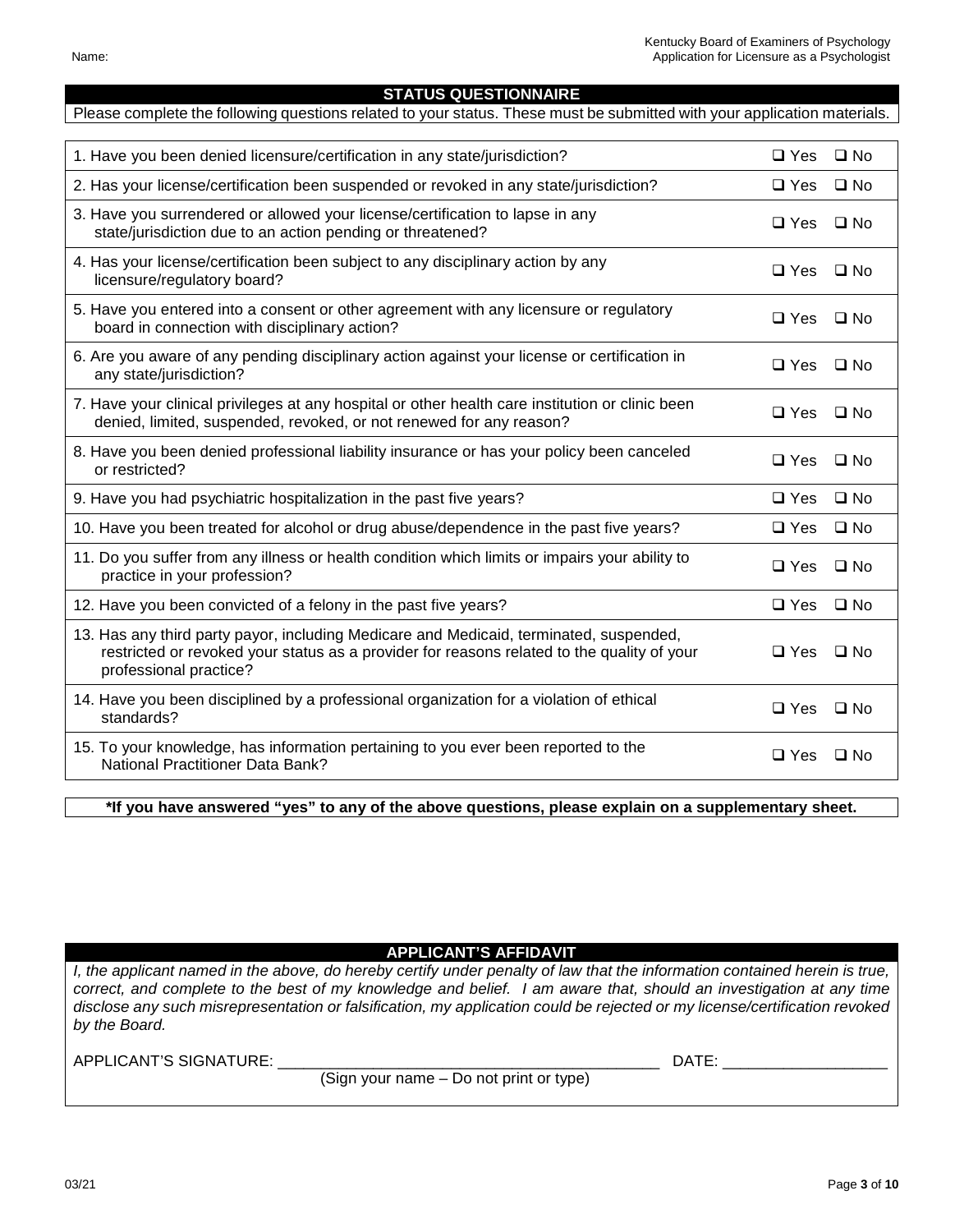## **CURRICULUM GUIDELINES**

 Write in below the course number, course title, university, and term taken for each course which you believe meets each of the requirements as indicated.

 If the course title is **not self-evident** as meeting a particular requirement, it is your responsibility to submit, with this form, a **catalog description or course syllabus** substantiating its meeting of the requirement.

 Applicants who have taken more than one course in any given area may choose to list additional coursework on the back of this form. However, all coursework listed must appear on the official transcript(s) submitted.

 Applicants may use an individual course to meet only one requirement. For example, a course in psychopathology may *not* be used to meet requirements for both Individual Differences and Advanced Abnormal Psychology.

• Specialty courses may *not* be used to meet foundation/distribution requirements. For example, a course in group therapy is *not* acceptable to meet the distribution requirement in Social Bases of Behavior.

 Applicants may use one upper-division, undergraduate course to meet one of the distribution requirements. For example, an applicant may use a senior-level, undergraduate physiological psychology course to meet the Biological Bases of Behavior requirement.

 **Failure to follow these instructions may result in this form being returned to you for proper submission and a delay in your application process.** 

**In order to sit for the licensure examination as a Psychologist, the applicant is required to:** 

1. Have a Ph.D., Ed.D., or Psy.D. degree from a regionally accredited educational institution with a clearly identified psychology program (i.e., identifiable psychology faculty, identifiable body of students, and a psychologist responsible for the integrated, organized sequence of study).

| <b>DEGREE</b> | EDUCATIONAL INSTITUTION | DATE CONFERRED |
|---------------|-------------------------|----------------|
|               |                         |                |
|               |                         |                |

2. Have completed a one-year (1,800 hour) internship program, which should be documented on the Report of Internship form.

| 3. Have had graduate instruction in the following:  |                     |                         |                   |  |  |
|-----------------------------------------------------|---------------------|-------------------------|-------------------|--|--|
| A. Research Methodology                             |                     |                         |                   |  |  |
| <b>COURSE NUMBER</b>                                | <b>COURSE TITLE</b> | EDUCATIONAL INSTITUTION | <b>TERM TAKEN</b> |  |  |
|                                                     |                     |                         |                   |  |  |
| <b>B.</b> Statistics                                |                     |                         |                   |  |  |
| <b>COURSE NUMBER</b>                                | <b>COURSE TITLE</b> | EDUCATIONAL INSTITUTION | <b>TERM TAKEN</b> |  |  |
|                                                     |                     |                         |                   |  |  |
| C. Scientific and Professional Ethics and Standards |                     |                         |                   |  |  |
| <b>COURSE NUMBER</b>                                | <b>COURSE TITLE</b> | EDUCATIONAL INSTITUTION | <b>TERM TAKEN</b> |  |  |
|                                                     |                     |                         |                   |  |  |
|                                                     |                     |                         |                   |  |  |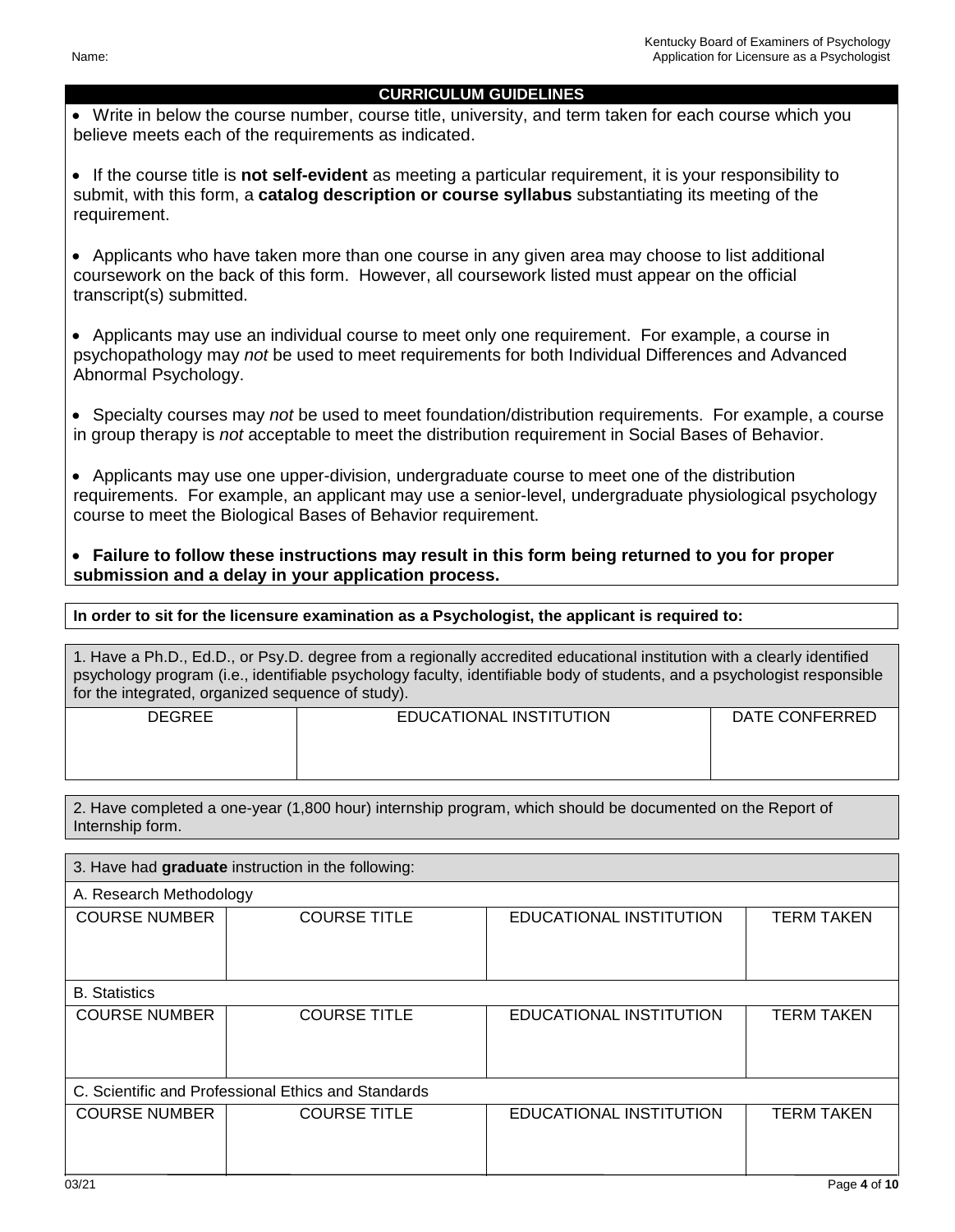| 4. Have had a core program which includes three graduate semester (five quarter) hours in the following: |                                                                                             |                                                                                                           |                   |  |
|----------------------------------------------------------------------------------------------------------|---------------------------------------------------------------------------------------------|-----------------------------------------------------------------------------------------------------------|-------------------|--|
| Sensation and Perception)                                                                                |                                                                                             | A. Biological Bases of Behavior (e.g., Physiological Psychology, Comparative Psychology, Neuropsychology, |                   |  |
| <b>COURSE NUMBER</b>                                                                                     | <b>COURSE TITLE</b>                                                                         | EDUCATIONAL INSTITUTION                                                                                   | <b>TERM TAKEN</b> |  |
|                                                                                                          | B. Cognitive-Affective Bases of Behavior (e.g., Learning, Thinking, Motivation, Emotion)    |                                                                                                           |                   |  |
| <b>COURSE NUMBER</b>                                                                                     | <b>COURSE TITLE</b>                                                                         | EDUCATIONAL INSTITUTION                                                                                   | <b>TERM TAKEN</b> |  |
|                                                                                                          | C. Social Bases of Behavior (e.g., Social Psychology, Community Psychology, Systems Theory) |                                                                                                           |                   |  |
| <b>COURSE NUMBER</b>                                                                                     | <b>COURSE TITLE</b>                                                                         | EDUCATIONAL INSTITUTION                                                                                   | <b>TERM TAKEN</b> |  |
| (e.g., Personality Theory, Human Development, Abnormal Psychology)<br>D. Individual Differences          |                                                                                             |                                                                                                           |                   |  |
| <b>COURSE NUMBER</b>                                                                                     | <b>COURSE TITLE</b>                                                                         | EDUCATIONAL INSTITUTION                                                                                   | TERM TAKEN        |  |

5. Have had coursework in the following area(s) of specialty for which you are seeking certification (in addition to the core areas). All courses **must** be **GRADUATE.** 

| <b>CLINICAL PSYCHOLOGY</b>                                                      |                                                                                        |                                                                                                            |                   |  |
|---------------------------------------------------------------------------------|----------------------------------------------------------------------------------------|------------------------------------------------------------------------------------------------------------|-------------------|--|
|                                                                                 | Have had at least three semester (five quarter) hours in each of the following:        |                                                                                                            |                   |  |
|                                                                                 | A. Psychopathology, Advanced Abnormal Psychology                                       |                                                                                                            |                   |  |
| <b>COURSE NUMBER</b>                                                            | <b>COURSE TITLE</b>                                                                    | EDUCATIONAL INSTITUTION                                                                                    | <b>TERM TAKEN</b> |  |
|                                                                                 |                                                                                        |                                                                                                            |                   |  |
|                                                                                 |                                                                                        | B. Theories of Psychotherapy, Systems of Psychotherapy, Specific Psychotherapeutic Intervention Strategies |                   |  |
| <b>COURSE NUMBER</b>                                                            | <b>COURSE TITLE</b>                                                                    | EDUCATIONAL INSTITUTION                                                                                    | <b>TERM TAKEN</b> |  |
|                                                                                 |                                                                                        |                                                                                                            |                   |  |
|                                                                                 |                                                                                        |                                                                                                            |                   |  |
| C. Practicum in Psychotherapy                                                   | **Reminder: Submit catalog description or course syllabus if title is not self-evident |                                                                                                            |                   |  |
| <b>COURSE NUMBER</b>                                                            | <b>COURSE TITLE</b>                                                                    | <b>EDUCATIONAL INSTITUTION</b>                                                                             | <b>TERM TAKEN</b> |  |
|                                                                                 |                                                                                        |                                                                                                            |                   |  |
|                                                                                 |                                                                                        |                                                                                                            |                   |  |
|                                                                                 | D. Clinical Assessment of Individual Intellectual Functioning of the Individual        |                                                                                                            |                   |  |
| <b>COURSE NUMBER</b>                                                            | <b>COURSE TITLE</b>                                                                    | EDUCATIONAL INSTITUTION                                                                                    | <b>TERM TAKEN</b> |  |
|                                                                                 |                                                                                        |                                                                                                            |                   |  |
|                                                                                 |                                                                                        |                                                                                                            |                   |  |
| E. Clinical Assessment of Emotional/Psychological Functioning of the Individual |                                                                                        |                                                                                                            |                   |  |
| <b>COURSE NUMBER</b>                                                            | <b>COURSE TITLE</b>                                                                    | EDUCATIONAL INSTITUTION                                                                                    | <b>TERM TAKEN</b> |  |
|                                                                                 |                                                                                        |                                                                                                            |                   |  |
|                                                                                 |                                                                                        |                                                                                                            |                   |  |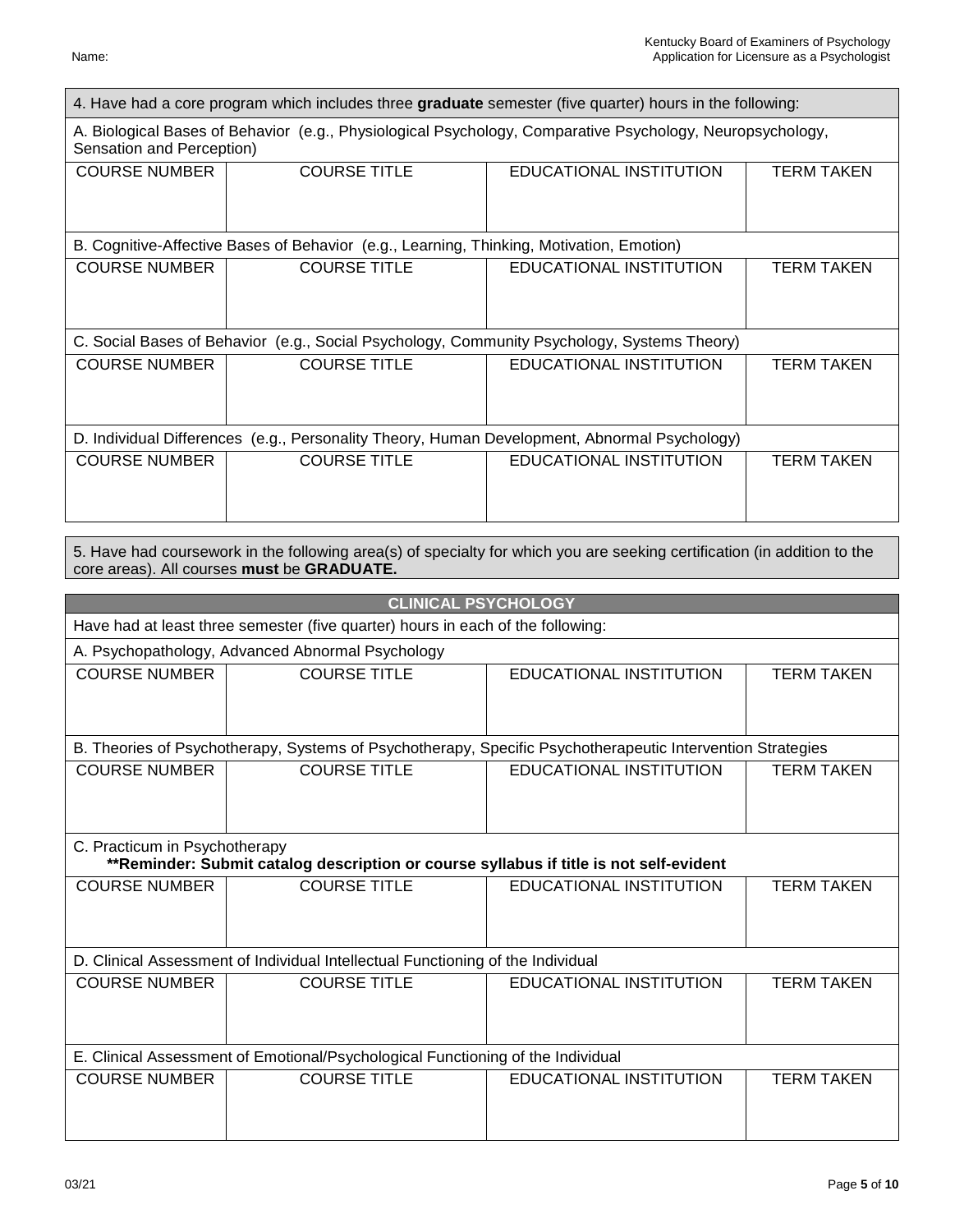| F. Practicum in Psychological Assessment<br>**Reminder: Submit catalog description or course syllabus if title is not self-evident |                     |                         |                   |  |
|------------------------------------------------------------------------------------------------------------------------------------|---------------------|-------------------------|-------------------|--|
| COURSE NUMBER                                                                                                                      | <b>COURSE TITLE</b> | EDUCATIONAL INSTITUTION | <b>TERM TAKEN</b> |  |

| <b>COUNSELING PSYCHOLOGY</b>                     |                                                                                               |                                |                   |  |  |
|--------------------------------------------------|-----------------------------------------------------------------------------------------------|--------------------------------|-------------------|--|--|
|                                                  | Have had at least three semester (five quarter) hours in each of the following:               |                                |                   |  |  |
| A. Psychopathology, Advanced Abnormal Psychology |                                                                                               |                                |                   |  |  |
| <b>COURSE NUMBER</b>                             | <b>COURSE TITLE</b>                                                                           | <b>EDUCATIONAL INSTITUTION</b> | <b>TERM TAKEN</b> |  |  |
|                                                  | B. Counseling Theories, Techniques, or Systems                                                |                                |                   |  |  |
| <b>COURSE NUMBER</b>                             | <b>COURSE TITLE</b>                                                                           | EDUCATIONAL INSTITUTION        | <b>TERM TAKEN</b> |  |  |
| C. Practicum in Counseling                       | **Reminder: Submit catalog description or course syllabus if title is not self-evident        |                                |                   |  |  |
| <b>COURSE NUMBER</b>                             | <b>COURSE TITLE</b>                                                                           | <b>EDUCATIONAL INSTITUTION</b> | <b>TERM TAKEN</b> |  |  |
|                                                  | D. Assessment of Intellectual, Personal, Social, and Vocational Functioning of the Individual |                                |                   |  |  |
| <b>COURSE NUMBER</b>                             | <b>COURSE TITLE</b>                                                                           | <b>EDUCATIONAL INSTITUTION</b> | <b>TERM TAKEN</b> |  |  |
| E. Practicum in Assessment                       | **Reminder: Submit catalog description or course syllabus if title is not self-evident        |                                |                   |  |  |
| <b>COURSE NUMBER</b>                             | <b>COURSE TITLE</b>                                                                           | <b>EDUCATIONAL INSTITUTION</b> | <b>TERM TAKEN</b> |  |  |
| F. Theories of Career Counseling and Development |                                                                                               |                                |                   |  |  |
| <b>COURSE NUMBER</b>                             | <b>COURSE TITLE</b>                                                                           | <b>EDUCATIONAL INSTITUTION</b> | <b>TERM TAKEN</b> |  |  |

| <b>SCHOOL PSYCHOLOGY</b>                                 |                                                                                 |                         |                   |  |  |
|----------------------------------------------------------|---------------------------------------------------------------------------------|-------------------------|-------------------|--|--|
|                                                          | Have had at least three semester (five quarter) hours in each of the following: |                         |                   |  |  |
|                                                          | A. Psychopathology, Advanced Abnormal Psychology, Exceptionalities of Childhood |                         |                   |  |  |
| <b>COURSE NUMBER</b>                                     | <b>COURSE TITLE</b><br>EDUCATIONAL INSTITUTION<br><b>TERM TAKEN</b>             |                         |                   |  |  |
|                                                          |                                                                                 |                         |                   |  |  |
|                                                          |                                                                                 |                         |                   |  |  |
| B. Psychological Intervention, Psychotherapy, Counseling |                                                                                 |                         |                   |  |  |
| <b>COURSE NUMBER</b>                                     | <b>COURSE TITLE</b>                                                             | EDUCATIONAL INSTITUTION | <b>TERM TAKEN</b> |  |  |
|                                                          |                                                                                 |                         |                   |  |  |
|                                                          |                                                                                 |                         |                   |  |  |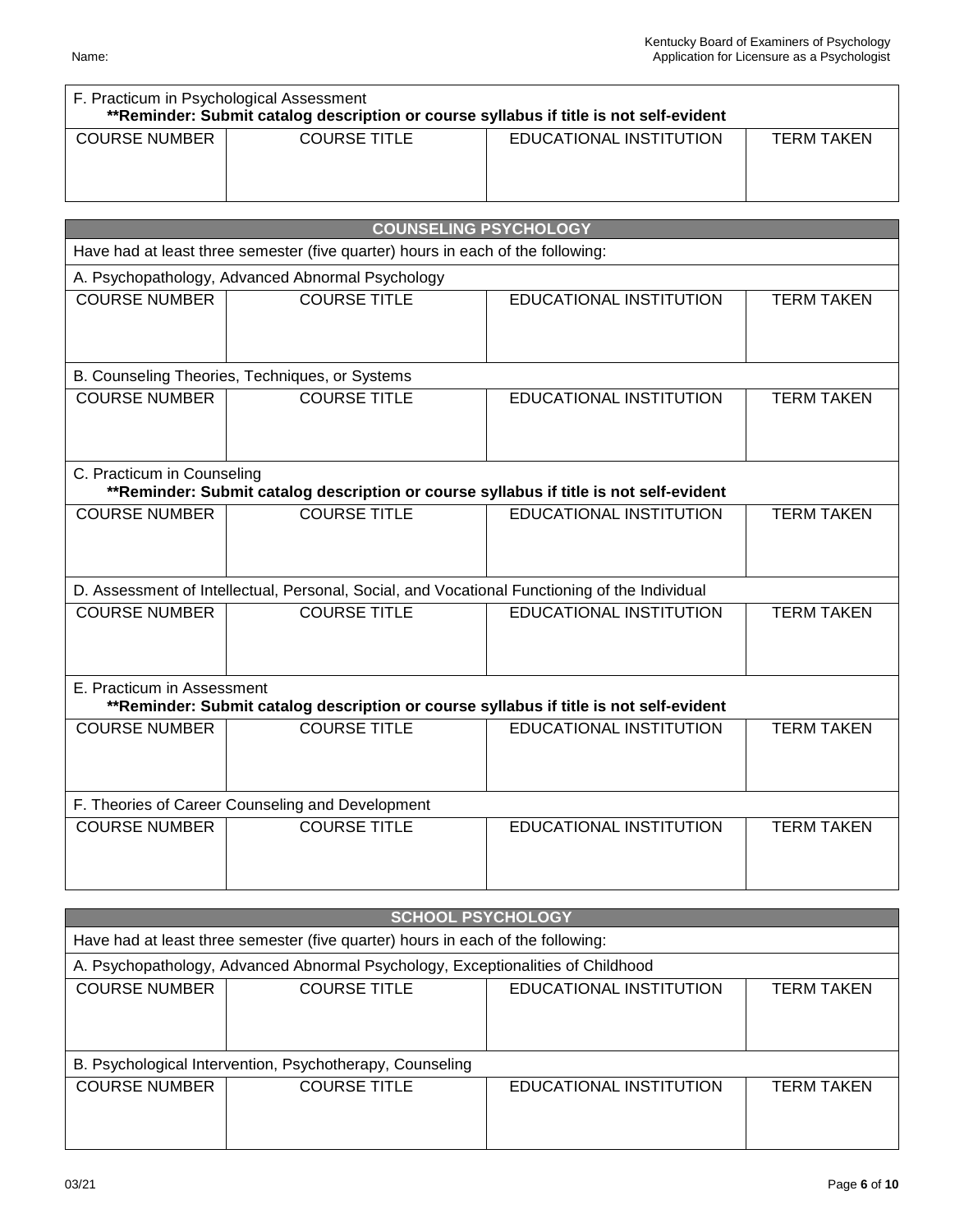| C. Practicum in Psychological Intervention<br>**Reminder: Submit catalog description or course syllabus if title is not self-evident |                                                                                        |                         |                   |
|--------------------------------------------------------------------------------------------------------------------------------------|----------------------------------------------------------------------------------------|-------------------------|-------------------|
| <b>COURSE NUMBER</b>                                                                                                                 | <b>COURSE TITLE</b>                                                                    | EDUCATIONAL INSTITUTION | <b>TERM TAKEN</b> |
| D. Psychological Assessment Techniques                                                                                               |                                                                                        |                         |                   |
| <b>COURSE NUMBER</b>                                                                                                                 | <b>COURSE TITLE</b>                                                                    | EDUCATIONAL INSTITUTION | <b>TERM TAKEN</b> |
|                                                                                                                                      | E. Educational of Psycho-educational Assessment Techniques                             |                         |                   |
| <b>COURSE NUMBER</b>                                                                                                                 | <b>COURSE TITLE</b>                                                                    | EDUCATIONAL INSTITUTION | <b>TERM TAKEN</b> |
| F. Practicum in Psychological Assessment                                                                                             | **Reminder: Submit catalog description or course syllabus if title is not self-evident |                         |                   |
| <b>COURSE NUMBER</b>                                                                                                                 | <b>COURSE TITLE</b>                                                                    | EDUCATIONAL INSTITUTION | <b>TERM TAKEN</b> |
|                                                                                                                                      | INDUSTRIAL/ORGANIZATIONAL PSYCHOLOGY                                                   |                         |                   |
|                                                                                                                                      | Have had at least three semester (five quarter) hours in each of the following:        |                         |                   |
|                                                                                                                                      | A. Differential, Personality, Social, Experimental                                     |                         |                   |
| <b>COURSE NUMBER</b>                                                                                                                 | <b>COURSE TITLE</b>                                                                    | EDUCATIONAL INSTITUTION | <b>TERM TAKEN</b> |
| B. Industrial-Personnel Psychology                                                                                                   |                                                                                        |                         |                   |
| <b>COURSE NUMBER</b>                                                                                                                 | <b>COURSE TITLE</b>                                                                    | EDUCATIONAL INSTITUTION | <b>TERM TAKEN</b> |
| C. Human Factors Engineering Psychology                                                                                              |                                                                                        |                         |                   |
| <b>COURSE NUMBER</b>                                                                                                                 | <b>COURSE TITLE</b>                                                                    | EDUCATIONAL INSTITUTION | <b>TERM TAKEN</b> |
| D. Organizational-Social Psychology                                                                                                  |                                                                                        |                         |                   |
| <b>COURSE NUMBER</b>                                                                                                                 | <b>COURSE TITLE</b>                                                                    | EDUCATIONAL INSTITUTION | <b>TERM TAKEN</b> |
| E. Industrial-Clinical Psychology                                                                                                    |                                                                                        |                         |                   |
| <b>COURSE NUMBER</b>                                                                                                                 | <b>COURSE TITLE</b>                                                                    | EDUCATIONAL INSTITUTION | <b>TERM TAKEN</b> |
| F. Marketing and Consumer Psychology                                                                                                 |                                                                                        |                         |                   |
| <b>COURSE NUMBER</b>                                                                                                                 | <b>COURSE TITLE</b>                                                                    | EDUCATIONAL INSTITUTION | <b>TERM TAKEN</b> |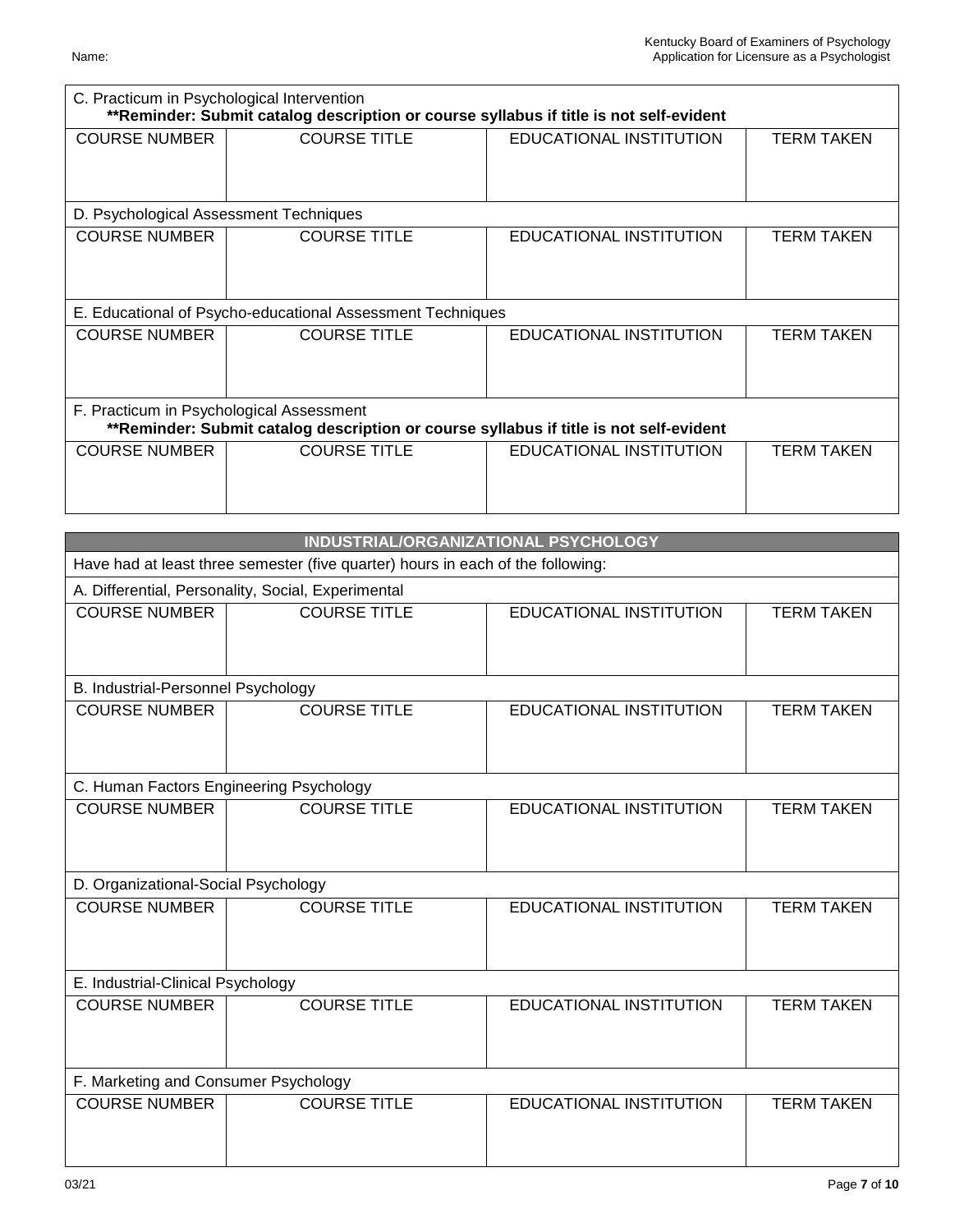## **REPORT OF INTERNSHIP**

To qualify for licensure as a psychologist, the candidate must have completed a one-year internship at a program site acceptable to the Board. This experience must total 1,800 hours with at least one hundred (100) hours of supervisory sessions distributed over the year. The candidate is referred to 201 KAR 26:190 for further information regarding the requirement for supervised professional experience.

| _________ |  | __ |
|-----------|--|----|
|           |  |    |

| <b>SUPERVISOR'S CREDENTIALS INFORMATION</b> |       |                |  |
|---------------------------------------------|-------|----------------|--|
| Name                                        | State | License Number |  |

| <b>EXPERIENCE INFORMATION</b>                |                    |  |  |
|----------------------------------------------|--------------------|--|--|
| Hours Per Week                               | Hours for the Year |  |  |
|                                              |                    |  |  |
| <b>Starting Date</b>                         | <b>Ending Date</b> |  |  |
|                                              |                    |  |  |
| <b>Total Hours of Individual Supervision</b> |                    |  |  |
|                                              |                    |  |  |
| Description of Duties/Activities             |                    |  |  |
|                                              |                    |  |  |
|                                              |                    |  |  |
|                                              |                    |  |  |
|                                              |                    |  |  |
|                                              |                    |  |  |
|                                              |                    |  |  |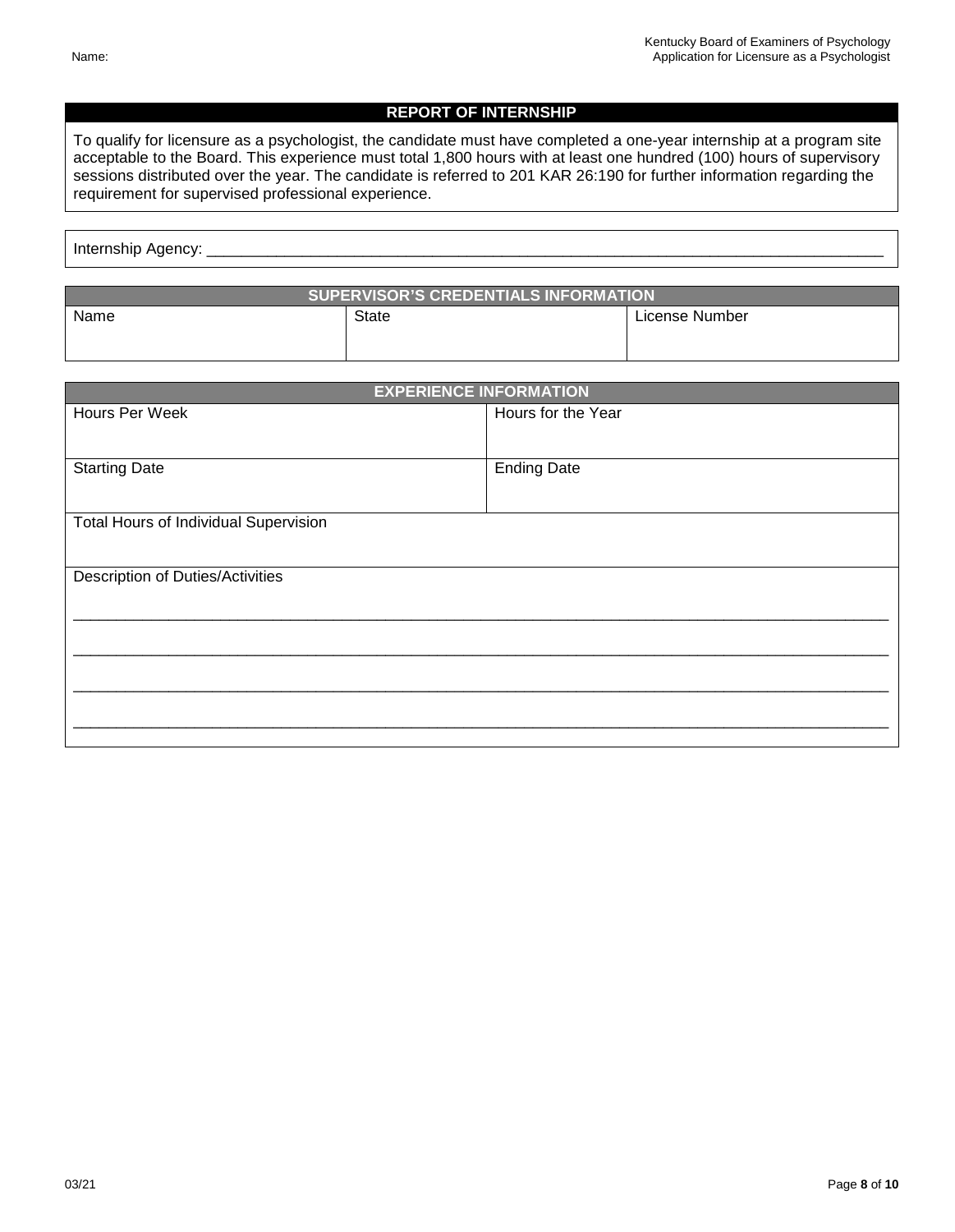## **REPORT OF ADVANCED PRACTICUM**

Complete one page for each advanced practicum site. **Do not include basic therapy and assessment practica listed on the Curriculum Guidelines form.** 

| <b>PLACEMENT INFORMATION</b>                                                                       |                                                            |                                    |                                  |
|----------------------------------------------------------------------------------------------------|------------------------------------------------------------|------------------------------------|----------------------------------|
| Name of Placement                                                                                  |                                                            | Type of Placement                  |                                  |
|                                                                                                    |                                                            |                                    |                                  |
|                                                                                                    | (Dates and course number must be reflected on transcript.) |                                    |                                  |
| Dates of Placement (mo/yr)                                                                         |                                                            | <b>Course Number on Transcript</b> |                                  |
| Hours of Direct Service (Client<br>Hours of Indirect Service (Includes<br>Supervision)<br>Contact) |                                                            |                                    | <b>Total Hours for This Site</b> |

| <b>SUPERVISOR INFORMATION</b>         |                                                                            |                                    |                                 |  |  |
|---------------------------------------|----------------------------------------------------------------------------|------------------------------------|---------------------------------|--|--|
|                                       | (If you had more than one supervisor, complete additional pages for each.) |                                    |                                 |  |  |
| Name of Supervisor                    | <b>Supervisor Discipline</b>                                               |                                    | <b>State and License Number</b> |  |  |
|                                       |                                                                            |                                    |                                 |  |  |
|                                       |                                                                            | Face to Face Supervision Hours     |                                 |  |  |
| Individual                            |                                                                            |                                    |                                 |  |  |
| Group                                 |                                                                            |                                    |                                 |  |  |
| <b>Total Face to Face Supervision</b> |                                                                            |                                    |                                 |  |  |
|                                       |                                                                            | Non Face to Face Supervision Hours |                                 |  |  |
| Individual                            |                                                                            |                                    |                                 |  |  |
| Group                                 |                                                                            |                                    |                                 |  |  |
| <b>Total Face to Face Supervision</b> |                                                                            |                                    |                                 |  |  |
| <b>Total Supervision Hours</b>        |                                                                            |                                    |                                 |  |  |
| <b>Total Hours of Supervision</b>     |                                                                            |                                    |                                 |  |  |